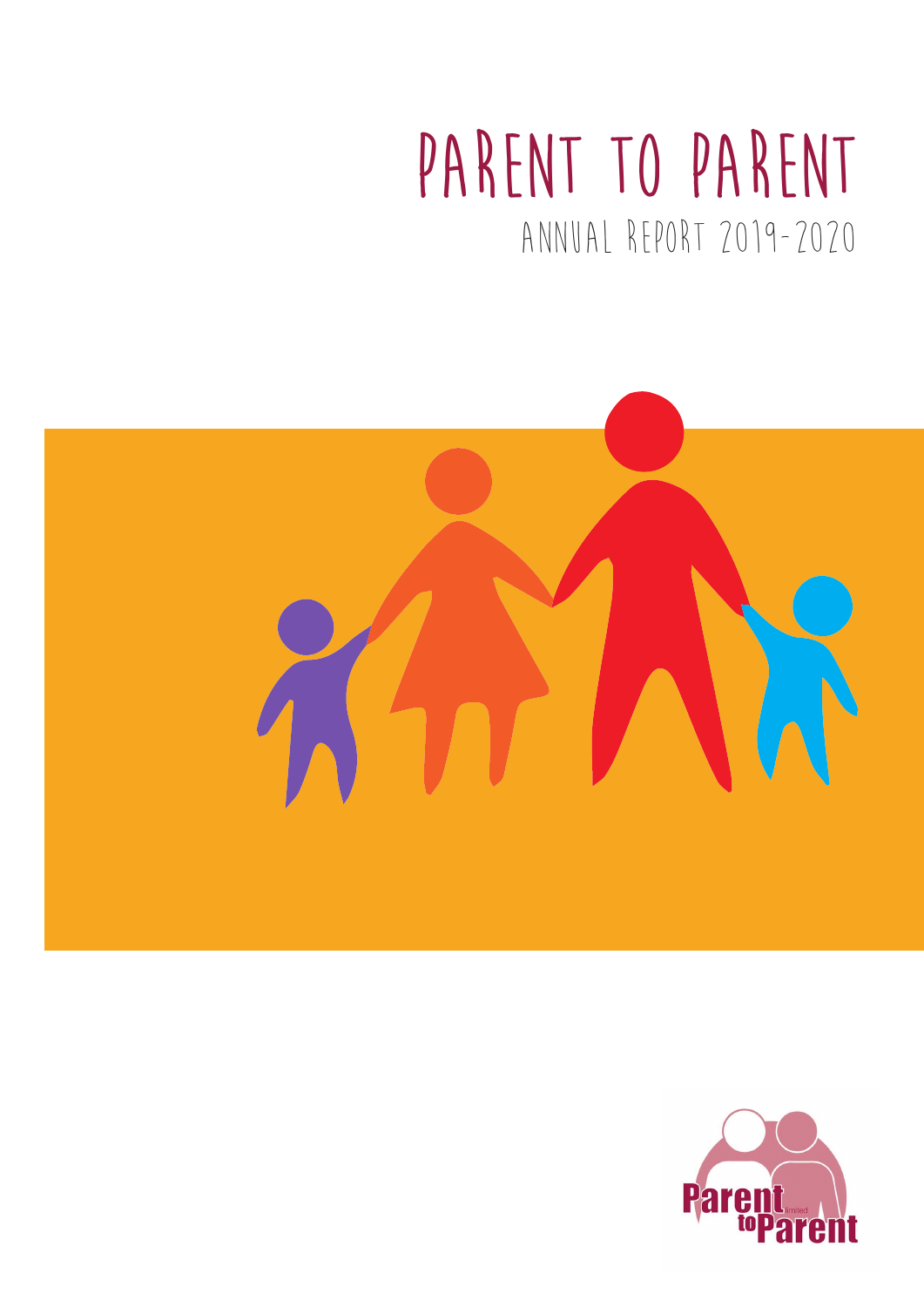

### **Staff**

**Head of Service** Trudy Doidge

**Admin & Finance Manager** Debra Ritchie

**Operations Manager/ Neonatal Worker** Jackie O'Neill

**Admin. Assistant** Susan Donnachie

#### **Support & Advocacy Workers**

Mairi Simpson Wendy Gerrard Debbie Shepherd Sheila Day Charleen Morton Mandy Anderson Sheena Thomson Lynn Stewart Vicky Stepiens (from August 2019)

#### **Young Persons' Advocacy Workers**

Sally Hudson Lynn Irving (from June 2019) Lynzi Chalk Chloe MacDougal (until June 2019)

#### *Our Mission is:*

To provide support, information and advice to families of children with additional needs.

To enable the voice of parents and young people with additional needs to be heard by the statutory and formal bodies.

To enable and empower parents and young people to take control of matters that may affect their lives, and to have a sense of belonging.

#### *Our aim is:*

To offer support, contact and information through self-help, mutual support, assistance, research and education

To support parents to overcome their feelings of loneliness and isolation

To reduce their stress by reinstating hope and increasing their confidence



## **Head of Service**



#### We say goodbye to 2019 and Hello to 2020, time flies by so quickly.

Reflecting on this past year has made me realise what challenging times we are in. Many of our families are struggling with poverty which impacts mental health and well-being. We have established great partnership relationships with Foodbanks and charitable trusts to help alleviate this struggle. Families and staff have rallied round to source equipment, clothing, toys etc. – as a wise person once said *'it takes a village to raise child'*, this sense of togetherness is what makes Parent to Parent such a great family to be part of. This is more so as the whole world struggles with Covid-19,

thankfully Parent to Parent is able to still operate, albeit virtually. In these unprecedented and challenging times, there is so much kindness out there.

Thank you for the privilege and honour of allowing us to walk alongside you, and to all my staff team and board members, thank you for all your tireless support and energy. Thank you to all our funders for believing in us and helping us to be a shoulder to lean on for so many children and families.

*Trudy Doidge* **Head of Service**

Demand for support to cope with the many pressures that families face continues and Parent to Parent supported 1050 parents and 260 children and young people between April 2019 and March 2020.

However, our improved ways of working are reducing waiting times and with additional approaches being introduced in 2020 it is hoped that these will reduce further.

Families are being supported by a suite of training opportunities, facilitated by our workers, and working in partnership with Occupational Therapists and Speech and Language Therapists. This has proved to be beneficial to many parents. One of the suggestions from one of these training sessions was that Yoga would be of benefit; a parent was able to offer support for this and yoga classes as well as mindfulness sessions were delivered by the parent. This organic natural network demonstrates the skill set many of our parents and carers have, and their willingness to share and support each other. Another great example of this is our Volunteer Peer Supporter Programme which will be rolled out across Tayside in the coming months and years.

Our staff team are a loyal and dedicated bunch, who work tirelessly to ensure that families and children have a voice and feel supported, and are always going the extra mile and trying innovative and creative ways of working.

**it takes a village to raise child**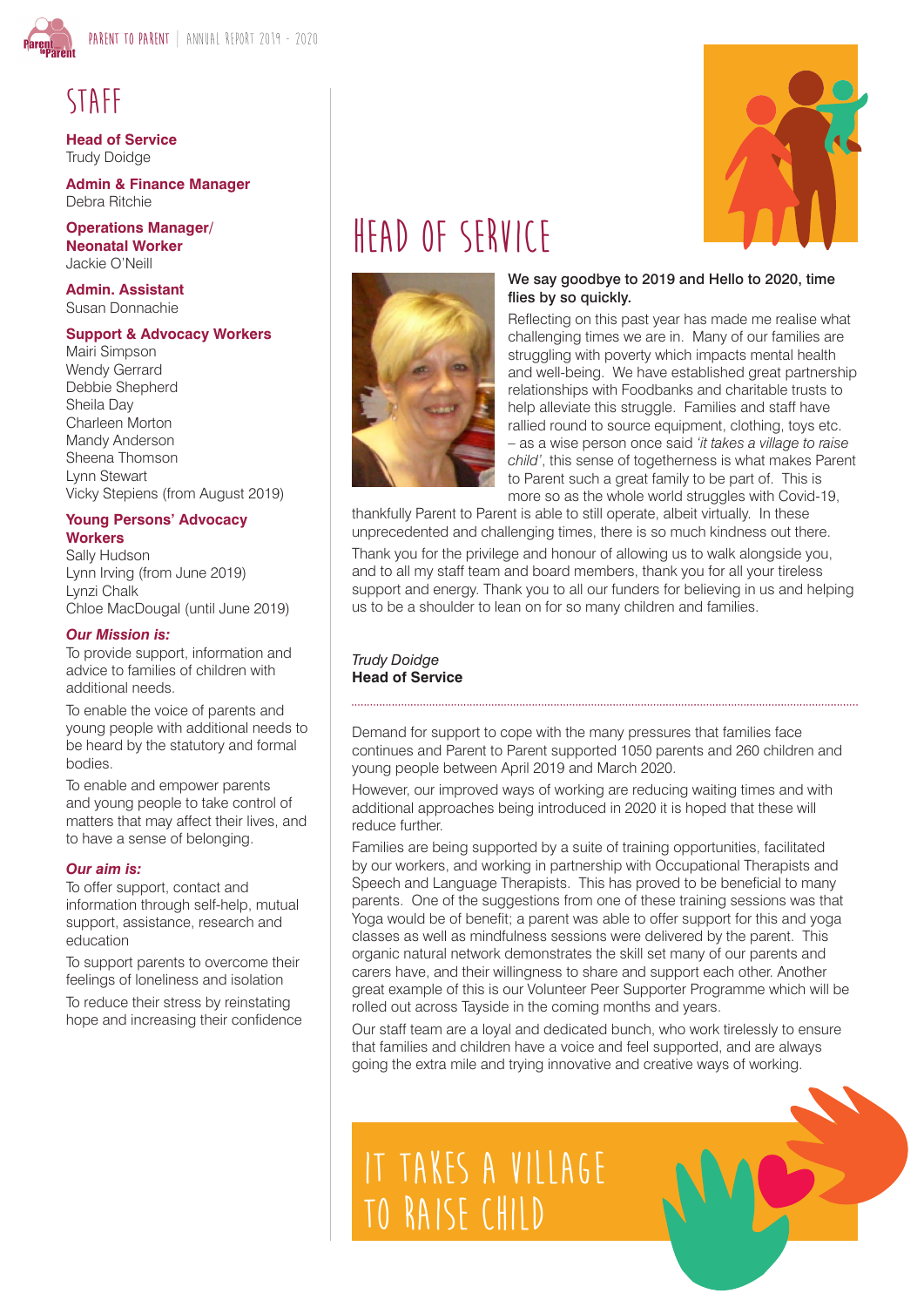#### **Support for families of a child with additional needs**

Parent to Parent will support any parent/carer of a child with an additional need living in Angus, Dundee and Perth & Kinross. Many parents need emotional support, especially when their child is undergoing assessment or has recently been diagnosed. The team of support workers is experienced in supporting parents through this difficult time. They also run support groups and surgeries in many towns across the region, a workshop on managing challenging behaviour, provide support and advocacy at meetings and appointments, information about local services that can offer extra help to families and organise family days out during school holidays. One support worker is trained to give loss and bereavement support to families whose child has died. In addition to the ten staff who support parents there are three Young Persons' Advocacy Workers who support children and young people to voice their views and concerns. They help them to tackle what is worrying them which boosts their confidence and self-esteem.

#### **Support for families on low income**

The support workers were increasingly aware that some families were struggling to manage on a very low income and needed extra help to improve their standard of living. Additional funds were secured to enable one support worker to help these families by arranging appointments with money advice services, helping them to complete forms, encouraging them to consider college courses and applying for jobs and bolstering their self-esteem. She applied to Cash for Kids for essential items that their children needed, the Family Fund for household items, trust funds for holidays and made several applications to the Food Bank. She also sourced free sanitary products which she gave to all her families. During the year the support worker and her colleagues increased families' income by £270,966 and provided goods worth £8,900. Parent to Parent is looking to expand this project into other areas where there is a need.

#### **Carnoustie & Monifieth Medical Group**

The initiative to run surgeries in Carnoustie and Monifieth Medical Centres continued this year and supported 14 parents and 29 children and young people. Hour long appointments were made to give referrals the opportunity to discuss their worries and concerns and additional support was provided when needed e.g. support at school or social work meetings. For many parents this was invaluable as it gave them sufficient time to talk about the problems they were facing and to build a rapport with their support worker. For many children and young people it was preferable for them to see their support worker at school rather than in the clinic and so the worker liaised with schools to enable this to happen.

The demand was greater for support for children and young people so the hours available to them were increased. Feedback from evaluations show a high level of satisfaction with comments including:

"My son is finally engaging with a support worker despite not being able to do this in the past", "Please provide more staff like the ones we are now speaking with. The support they are giving us is invaluable" and "It's a relaxed and comfortable atmosphere for my daughter, can already see some differences in how she is being".

Parent to Parent is keen to continue to deliver this service and to develop it across Tayside.

#### **New work**

Our Head of Service has been working in partnership with the CAMHS innovation team to pilot a workshop to parents supporting them to understand and help their children to self-regulate. The pilot workshop concluded in December 2019, but the work with parents continues via Parent to Parent facilitating a peer support group co-facilitated and located at St. Pius Primary school.

Evaluations from the pilot identified that stress levels for parents had reduced due to the workshop, and that parents benefited by being part of a group.

The workshop used principles of Dr. Stuart Shanker (D-Phil) a Distinguished Research Professor Emeritus of Philosophy and Psychology and the CEO of the MFHRIT Centre Ltd

The course assisted parents to understand that their own stressors were impacting their ability to self-regulate, which then impacted their ability to support their child to self-regulate. We discussed how the brain worked simplifying it to 'red brain and blue brain' which assisted parents to adapt and understand strategies to manage their own and their children's anxieties and associated behaviours.

The group will continue to meet fortnightly and will continue to focus on the above support, whilst widening to topics identified by the group.



*"I have a better understanding of my child"*

*"It's great to feel that I'm not the only one having these issues"*

*"Allowed me to feel less isolated and not on my own, gained advice from Trudy"*

*"I feel Trudy has helped me and listened to me nonjudgementally"*

*"Learned more about ways of dealing with situations, to look after myself too"*